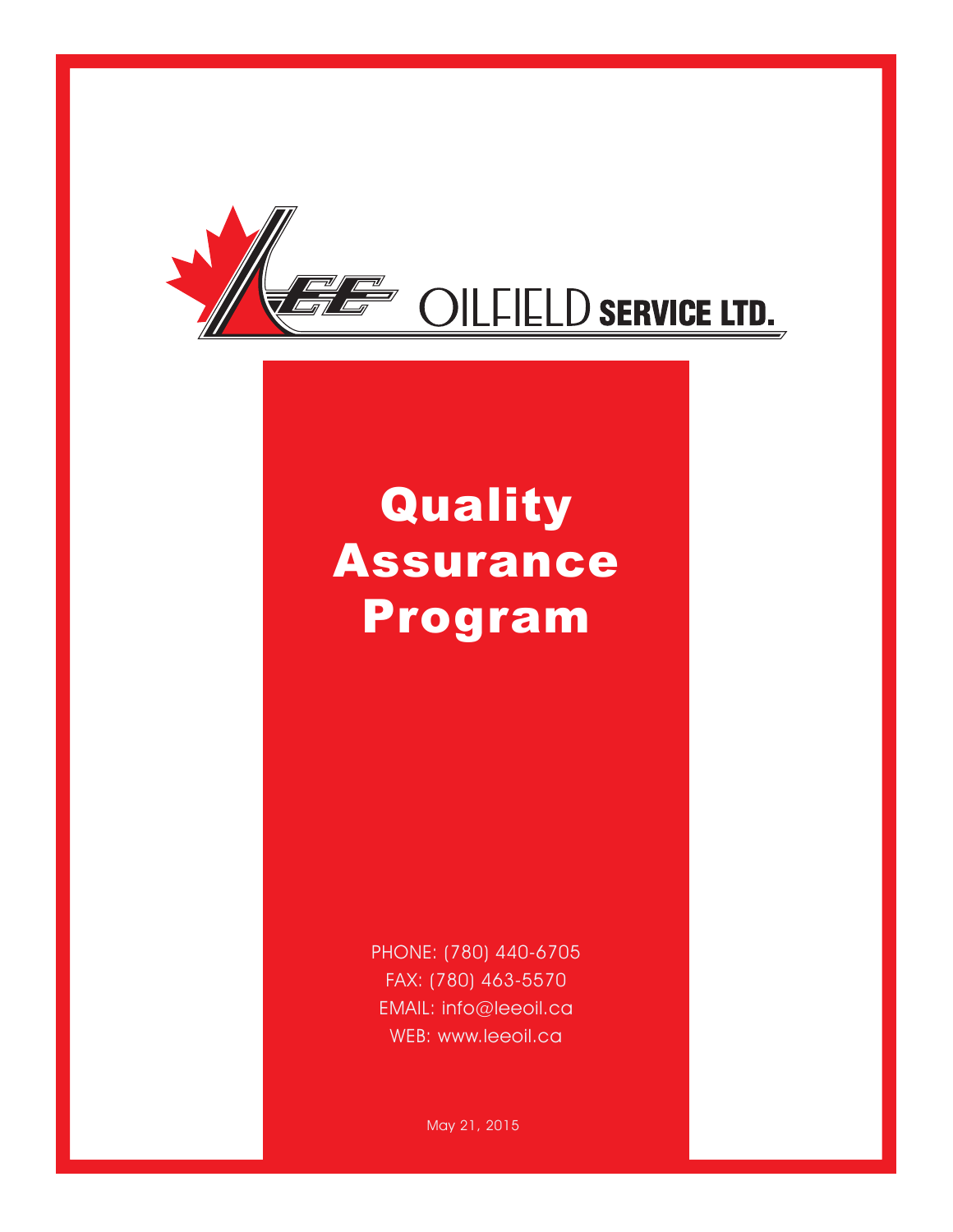

## **QUALITY ASSURANCE PROGRAM TABLE OF CONTENTS**

| SECTION 1: Management Organization and Responsibility 1                        |
|--------------------------------------------------------------------------------|
| SECTION 2: Personnel Training Requirements and Safety 3                        |
| SECTION 3: Records of Service <b>Engineering SECTION</b> 3: Records of Service |
|                                                                                |
|                                                                                |
|                                                                                |
|                                                                                |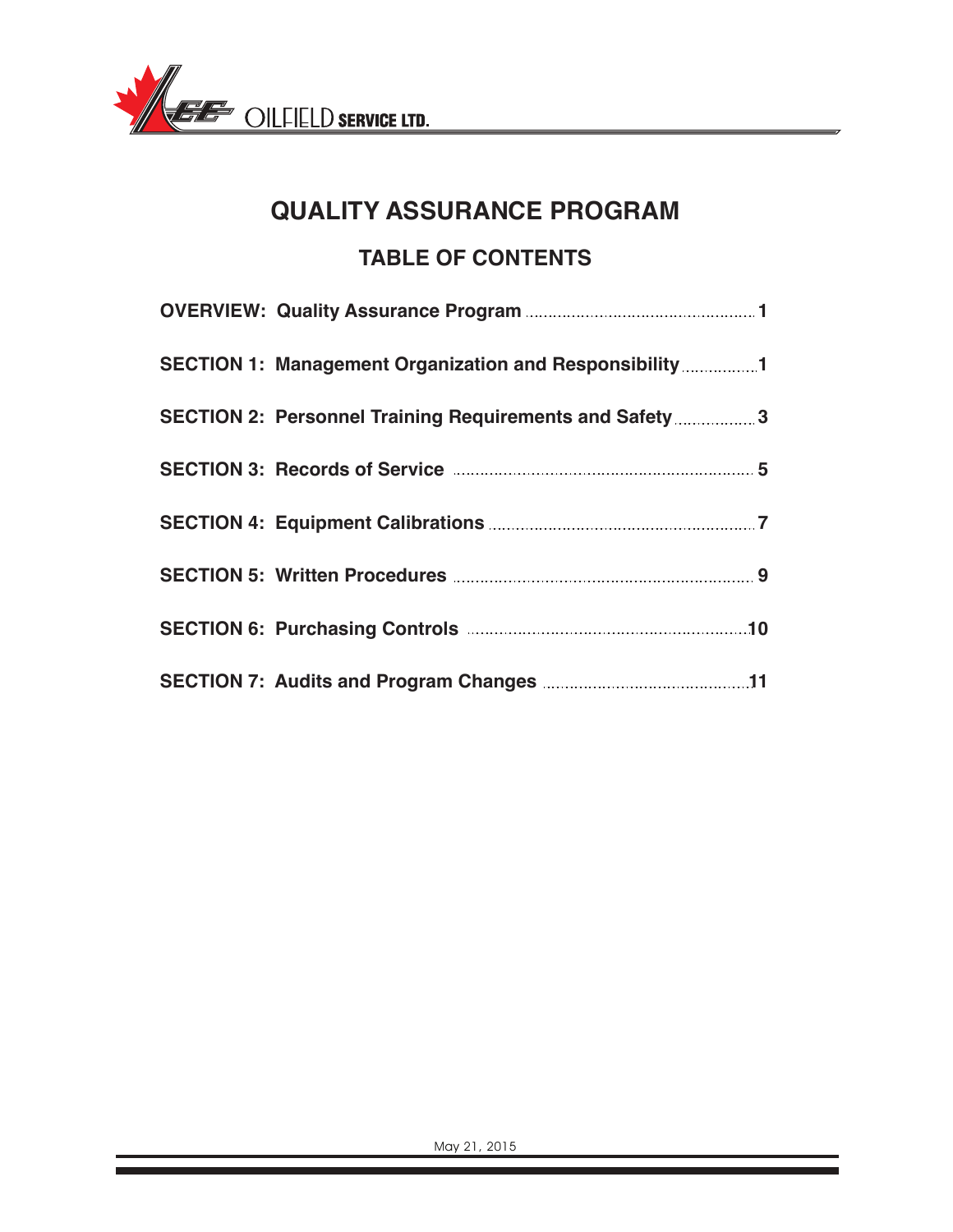

## **OVERVIEW: Quality Assurance Program**

Lee Oilfield Service Ltd. has established the following policies and objectives to ensure quality is maintained with all services. This Quality Assurance Program sets forth the responsibilities of all personnel in complying with this system. Quality Assurance will regularly audit the services and program to ascertain its status and adequacy.

It is the basic management policy of Lee Oilfield Service Ltd. that those in charge of the Quality Assurance Program have independent authority of those performing the activity or service, when possible. Therefore, the Quality Assurance Manager is vested with the responsibility to determine that materials are in accordance with Lee Oilfield Service Ltd. standards, specifications and other governing codes and standards. The Quality Assurance Manager will act with corporate authority to enforce these criteria.

It is Lee Oilfield Service Ltd.'s intent to continue to maintain its leading role in offering quality services through continued development of equipment, procedures, and our quality system.

## **SECTION 1: Management Organization and Responsibility**

#### **OBJECTIVE**

To provide an established structure of responsibility for Lee Oilfield Service Ltd. employees to ensure continued performance of quality service.

#### **SCOPE**

Management commitment to Lee Oilfield Service Ltd. Technicians' and Material Coordinator's documentation of services.

#### **RESPONSIBILITY**

Responsibility of this Quality program's effectiveness lies with every employee. Delegation of organization and responsibility within the Program is reviewed by management at least annually.

The final inspection and test for service is the satisfaction of the customer. It is the responsibility of every Lee Oilfield Service Ltd. employee to ensure customer satisfaction. Each employee has the authority to provide the quality of service required by the customer. The personnel illustrated on page 2 are available to Lee Oilfield Service Ltd. employees to ensure that quality of service.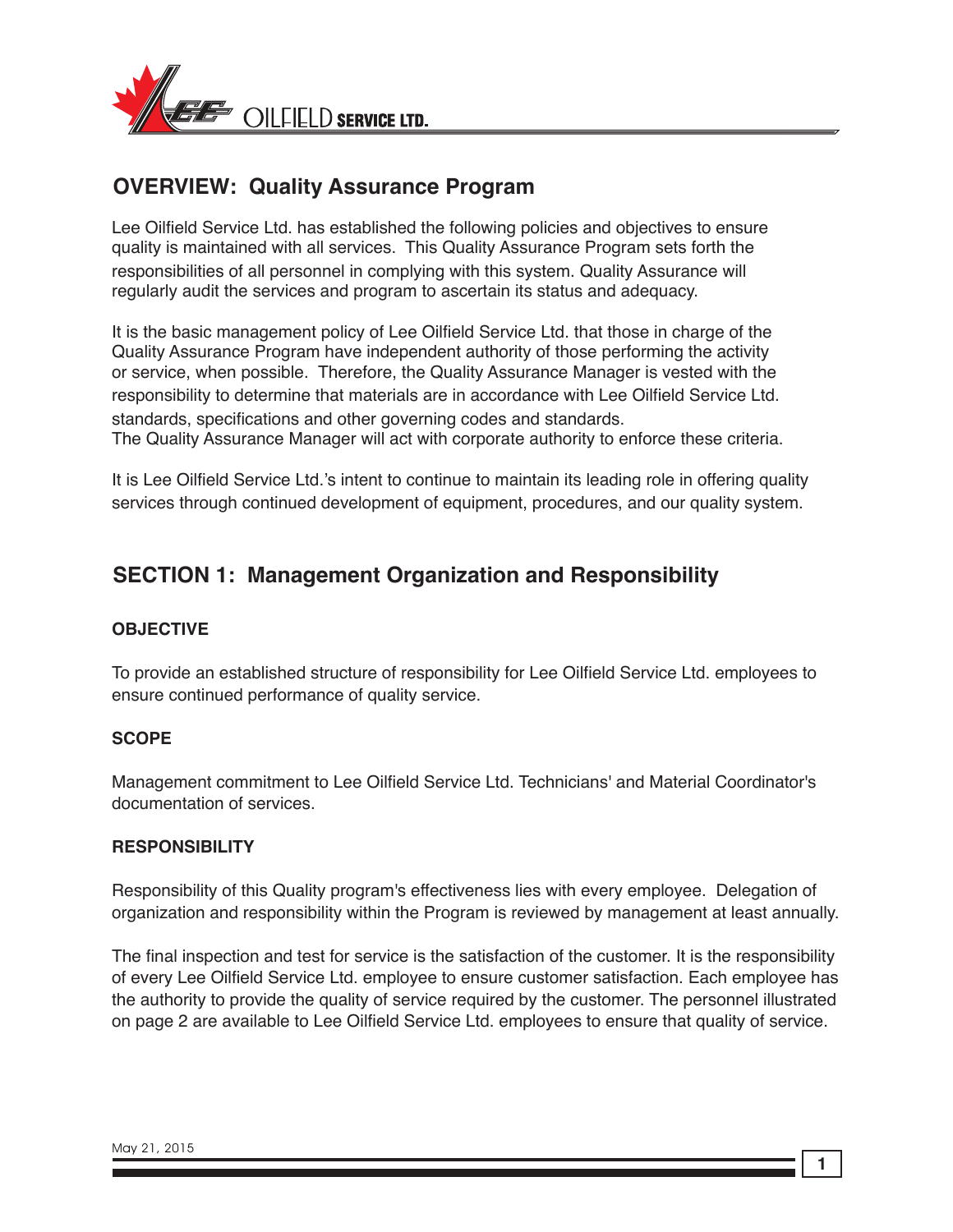

#### **SECTION 1: Management Organization and Responsibility...**Continued



#### **PRESIDENT**

The President provides effective management direction and the administrative and functional guidance to all operating entities. He has responsibility to ensure support and implementation of this Quality Program and responsibility to assure organizations performing activities affecting quality are furnished with appropriate resources and suitable environmental conditions for accomplishing their activity.

#### **QUALITY ASSURANCE MANAGER**

The Quality Assurance Manager deals with all quality concerns at every level. The Quality Assurance Manager reviews and is responsible to ensure proper employee training, equipment operation, job documentation, and customer satisfaction. The Quality Assurance Manager works with every department within Lee Oilfield Service Ltd. and has authority to implement immediate changes deemed necessary to enhance the quality of service.

#### **OPERATIONS SUPPORT**

The Materials Coordinator's responsibility lies in ensuring proper operation of all equipment, equipment repairs, maintenance, calibration and purchasing.

The Operations Manager is responsible to assign the proper technician and equipment to each job with the proper procedures, safe work practices, job reports, data sheets and other documentation required to maintain quality service.

Lee Oilfield Service Ltd. management will review the Quality system annually to ensure it is performing to the standards of the Quality Assurance Guidelines. Any changes to the system will be included in all Quality Assurance Manuals, to be implemented by the Quality Assurance Manager. The names of those responsible for the positions described will be noted in all annual reviews of the Quality Assurance Program.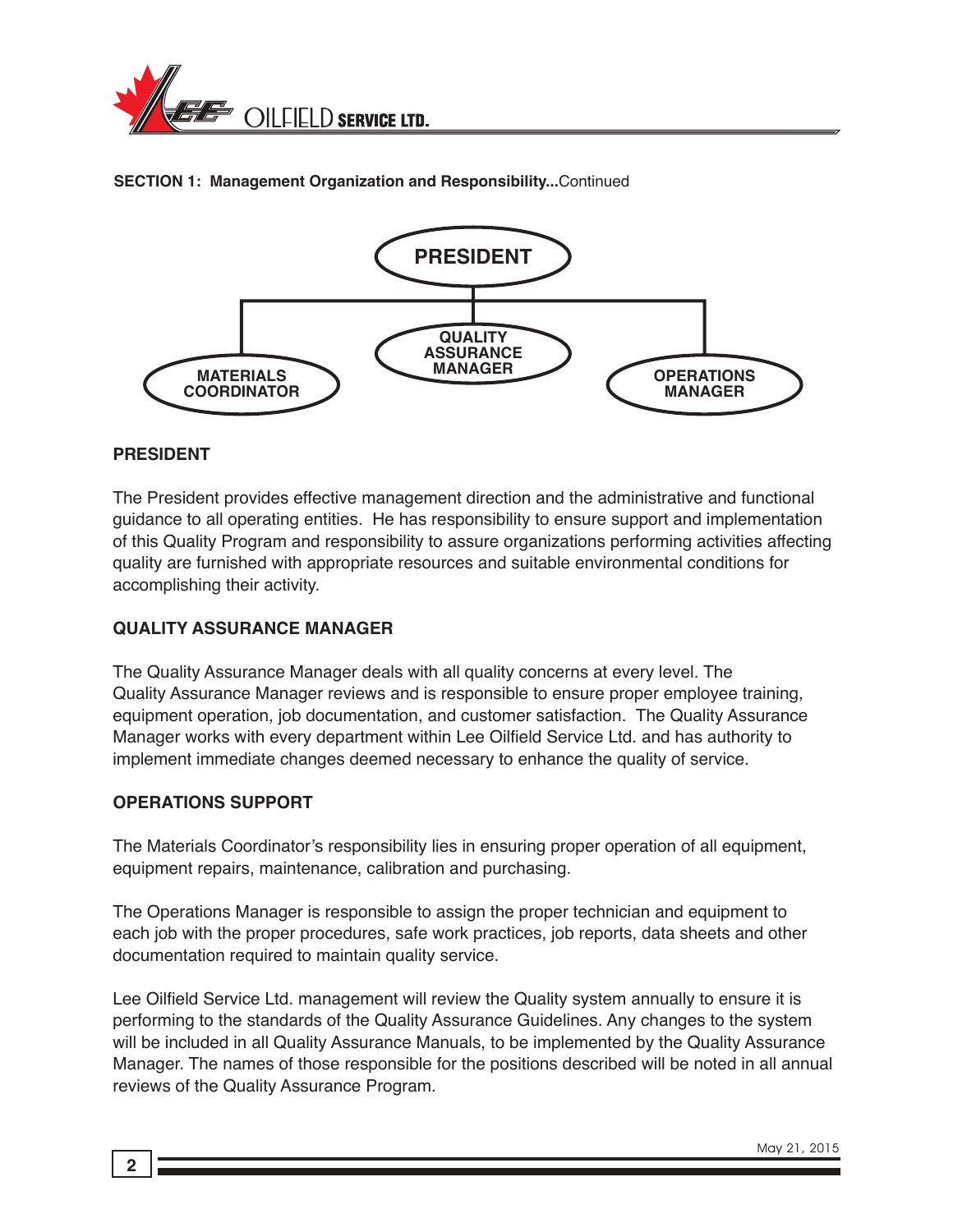

## **SECTION 2: Personnel Training Requirements**

#### **OBJECTIVE**

To describe a system for establishing and documenting the procedures and requirements for Lee Oilfield Service Ltd. technicians.

#### **SCOPE**

Personnel training requirements for Lee Oilfield Service Ltd. Technicians.

#### **RESPONSIBILITY**

It is the responsibility of the Quality Assurance Manager to verify the qualifications of all Lee Oilfield Service Ltd. technicians.

#### **TRAINING AND QUALIFICATIONS**

All Lee Oilfield Service Ltd. employees will receive training to perform the services provided to our customers. Training requirements are monitored and implemented on a regular basis in order that Lee Oilfield Service Ltd. may have sufficient personnel trained to the appropriate level to provide our customers with quality equipment.

Complete hands-on training by a senior technician is provided along with Quality Assurance procedures and the responsibility for correct and timely documentation.

The Operations Manager is responsible to evaluate the level of understanding and experience of each technician.

### **SECTION 2: Safety**

#### **OBJECTIVE**

To establish safety procedures and documentation requirements for Lee Oilfield Service Ltd.

#### **SCOPE**

Personnel training requirements for Lee Oilfield Service Ltd. Safety Coordinator.

#### **RESPONSIBILITY**

It is the responsibility of the Quality Assurance Manager to verify the qualifications of the designated Lee Oilfield Service Ltd. Safety Coordinator. It is the responsibility of the Safety Coordinator to report occupational injuries, illnesses and hazardous conditions or situations in which employees may be potentially exposed.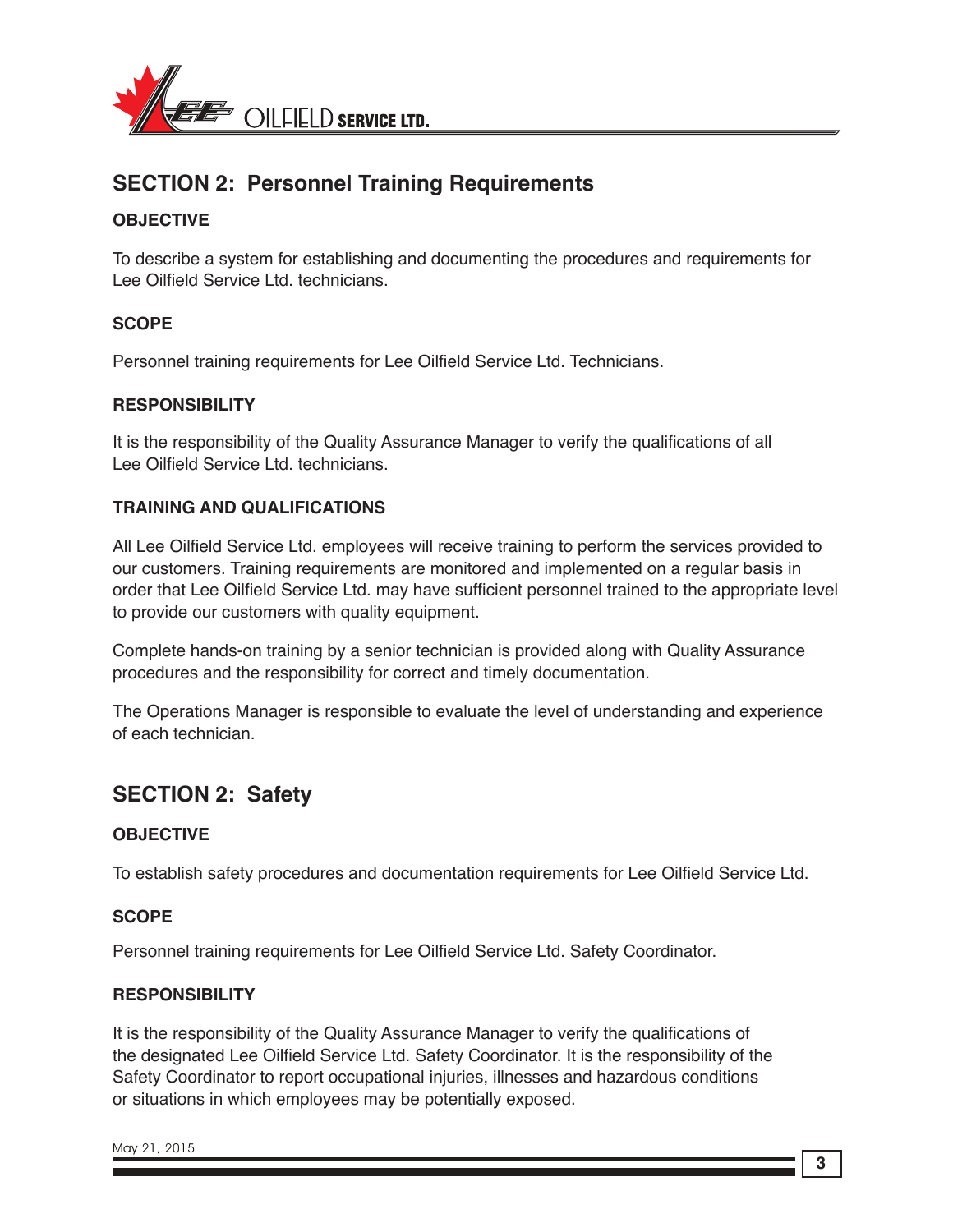

**SECTION 2: Safety...continued**

#### **PROCEDURES AND DOCUMENTATION**

Emergency procedures and Health and Safety Manuals will be maintained and posted by Lee Oilfield Service Ltd. These procedures and the Manual will be available to the employees of Lee Oilfield Service Ltd. as a reference in dealing with health and safety issues.

#### **TRAINING AND PROCEDURES**

Lee Oilfield Service Ltd. has not lost production time due to work related accidents in the past 35 years of operation. It is our goal to continue the practice of work safety in all aspects of our business.

The Safety Coordinator designate will be properly trained in CPR and First Aid and all employees will be familiar with the listed practices and procedures:

- 1. General safety practices used when setting up a work area. Ensure that all work areas are kept clean and place any scrap materials in appropriate containers.
- 2. Selection of proper clothing, protective equipment and tools for each job function.
- 3. Identify hazards and state precautions taken when using hand held or stationary electric powered tools, equipment and lathes.
- 4. Installation or repair of equipment is performed by qualified personnel.
- 5. Steps to be taken if an emergency or incident should occur.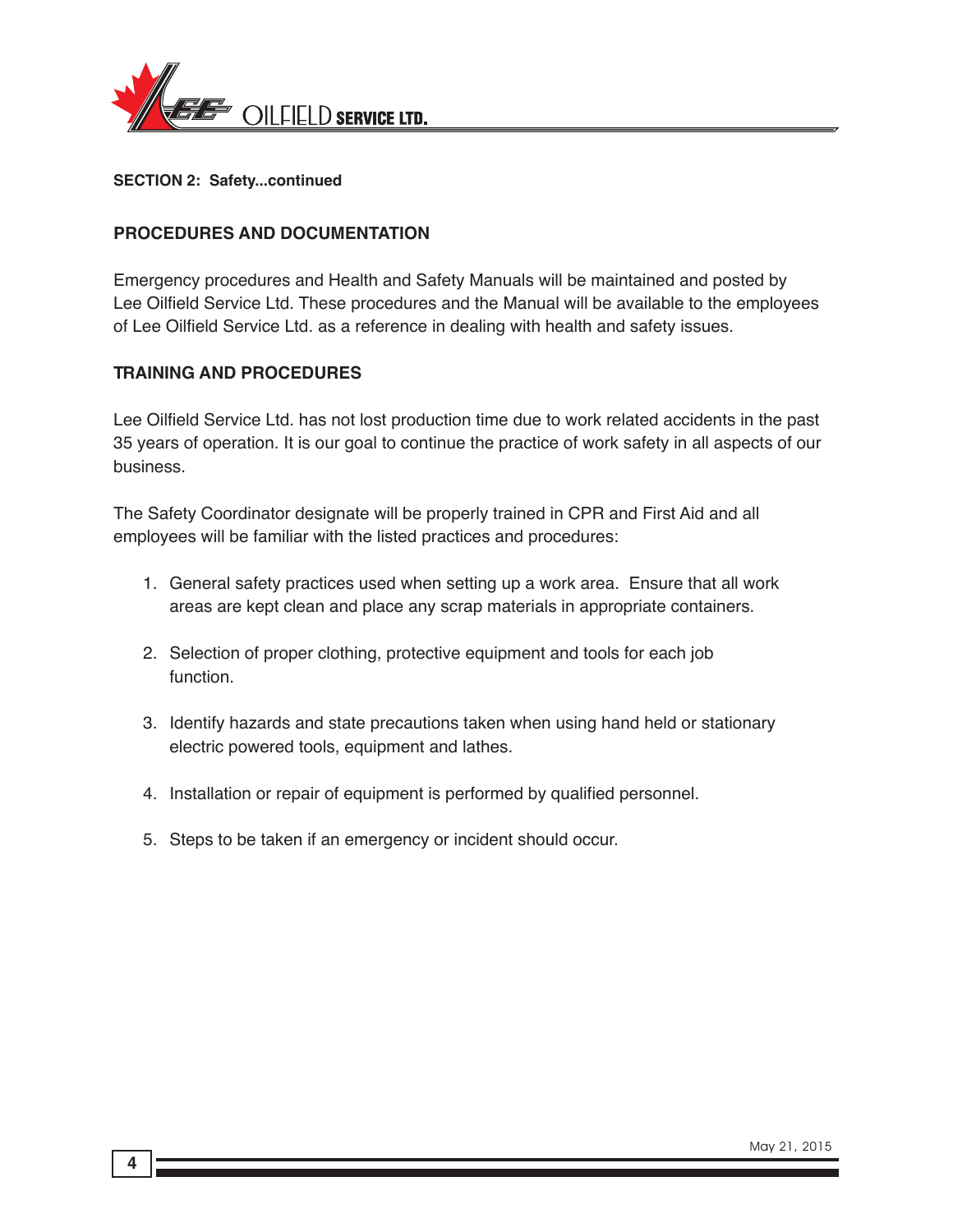

## **SECTION 3: Records of Service**

#### **OBJECTIVE**

To describe the control of records which furnish objective evidence that requirements were met.

#### **SCOPE**

The data to which the quality of service is traceable and its review.

#### **RESPONSIBILITY**

The Quality Assurance Manager or designate will be responsible for the control and implementation of this procedure. Lee Oilfield Service Ltd. Technicians will be responsible for submitting the required documents at the completion of each job.

#### **QUALITY SYSTEM**

Quality starts with knowing the customers' needs and continues with the proper handling of the service requested from the customer. As a measure of our customers' satisfaction of quality, a Quality Assurance follow-up report is sent at the completion of a project. This follow-up evaluation report is reviewed by the Quality Assurance Manager, the Operations Manager and filed in the QA Report File.

Customer dissatisfaction or remarks on the follow-up report is considered a non-conformance. All jobs containing non-conformance will have a quality assessment review generated by the Quality Assurance Manager or designate. Copies of the work procedure and follow-up report will be provided in the file as back up documentation. A copy of this file is supplied to the Operations Manager, who reviews the non-conformance and takes the appropriate action to prevent a re-occurrence of the non-conformance. The Quality Assurance Manager will review the non-conformance, the action taken, appropriate procedures and file a report in the job file under the customer name. The corrective action taken will be detailed on the procedure for reference by technicians.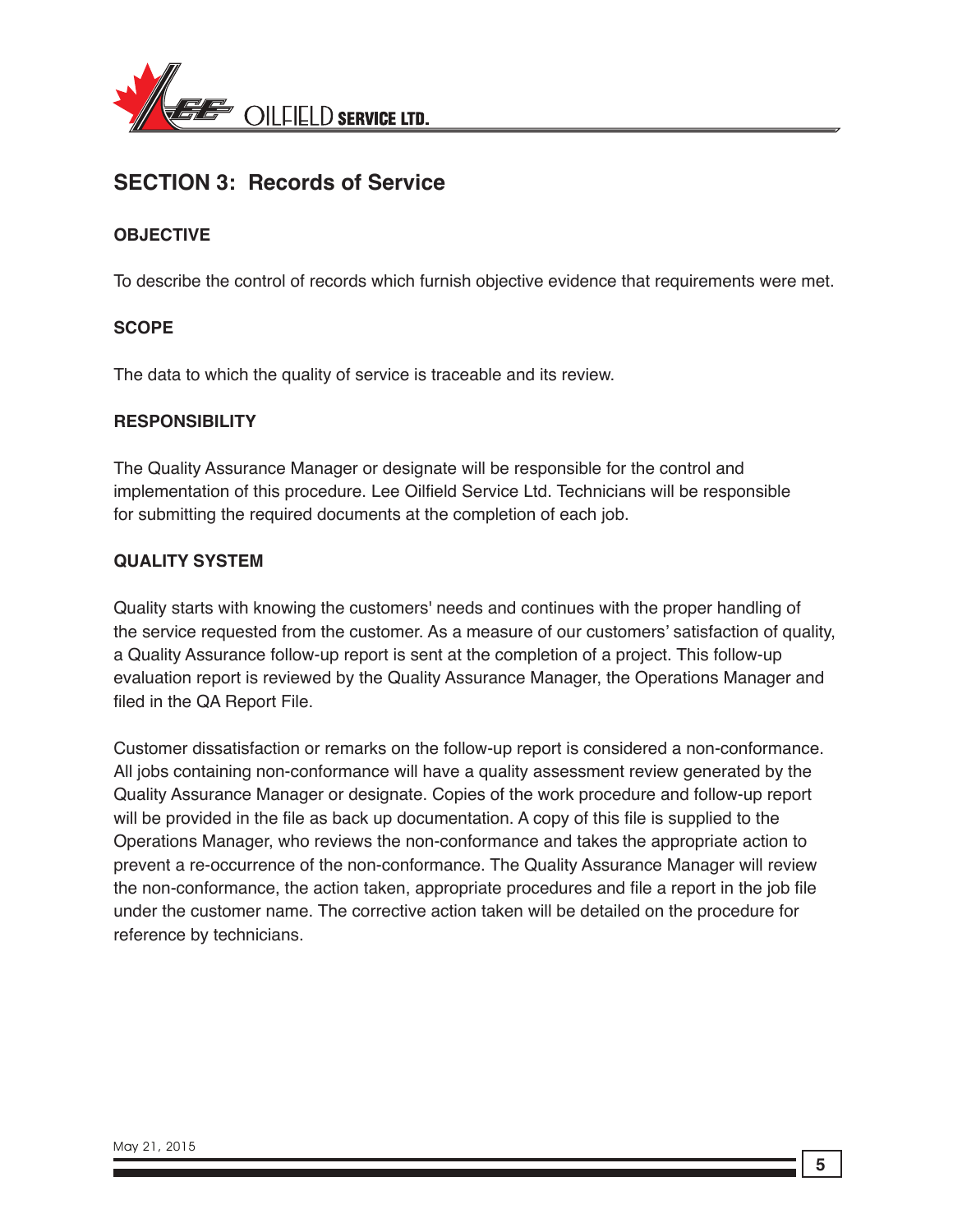

**SECTION 3: Records of Service...continued**

#### **DOCUMENT CONTROL**

Records will be maintained which provide objective evidence that requirements were met. These records will be maintained in the service shop and will be identified with the name of the customer and the job number. The quality records will include:

- (a) The Sales Order or Purchase Order number.
- (b) Work Order.
- (c) Internal drawings and calculations.
- (d) Non-conformance reports.

#### **RETENTION OF QUALITY RECORDS**

Records will be retained for a minimum period of six years.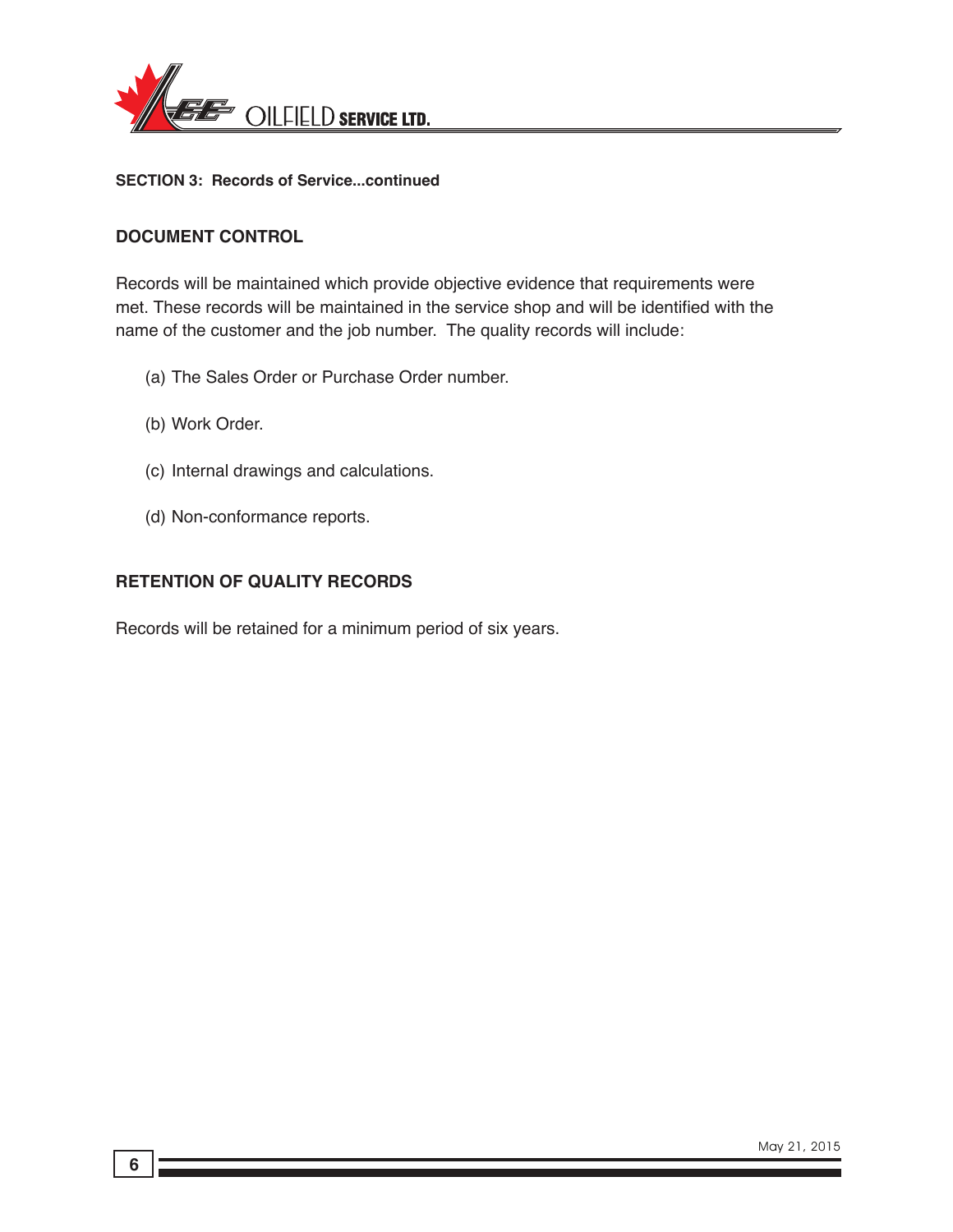

## **SECTION 4: Equipment Calibrations**

#### **OBJECTIVE**

To describe the control of measuring and testing equipment by means of a calibration program.

#### **SCOPE**

The calibration of measuring and test equipment used in determining whether parts conform to applicable requirements.

#### **RESPONSIBILITY**

The application and control of this procedure is the responsibility of the Quality Assurance Manager or a delegate.

#### **IMPLEMENTATION**

The Quality Assurance Manager will ensure that the company owned measuring and test equipment used in determining product acceptability are maintained in an accurate state of calibration.

The physical standards used in calibration will be traceable to nationally recognized standards, such as ASTM, API, ANSI, or equivalent.

#### **SOURCES OF CALIBRATION**

Calibrations performed within the company will be carried out by the Quality Assurance Manager or Technician, who has been trained and approved.

Calibrations performed by qualified outside agencies will be based on procedures and standards traceable to nationally recognized standards.

#### **CALIBRATION RECORDS**

Records will be kept of calibrations done internally and by outside sources by entering the results of such calibration in the file pertaining to all equipment calibrations.

The Calibration File will be maintained for all essential data including the identification, acceptance criteria, dates of completed calibration and calibration source.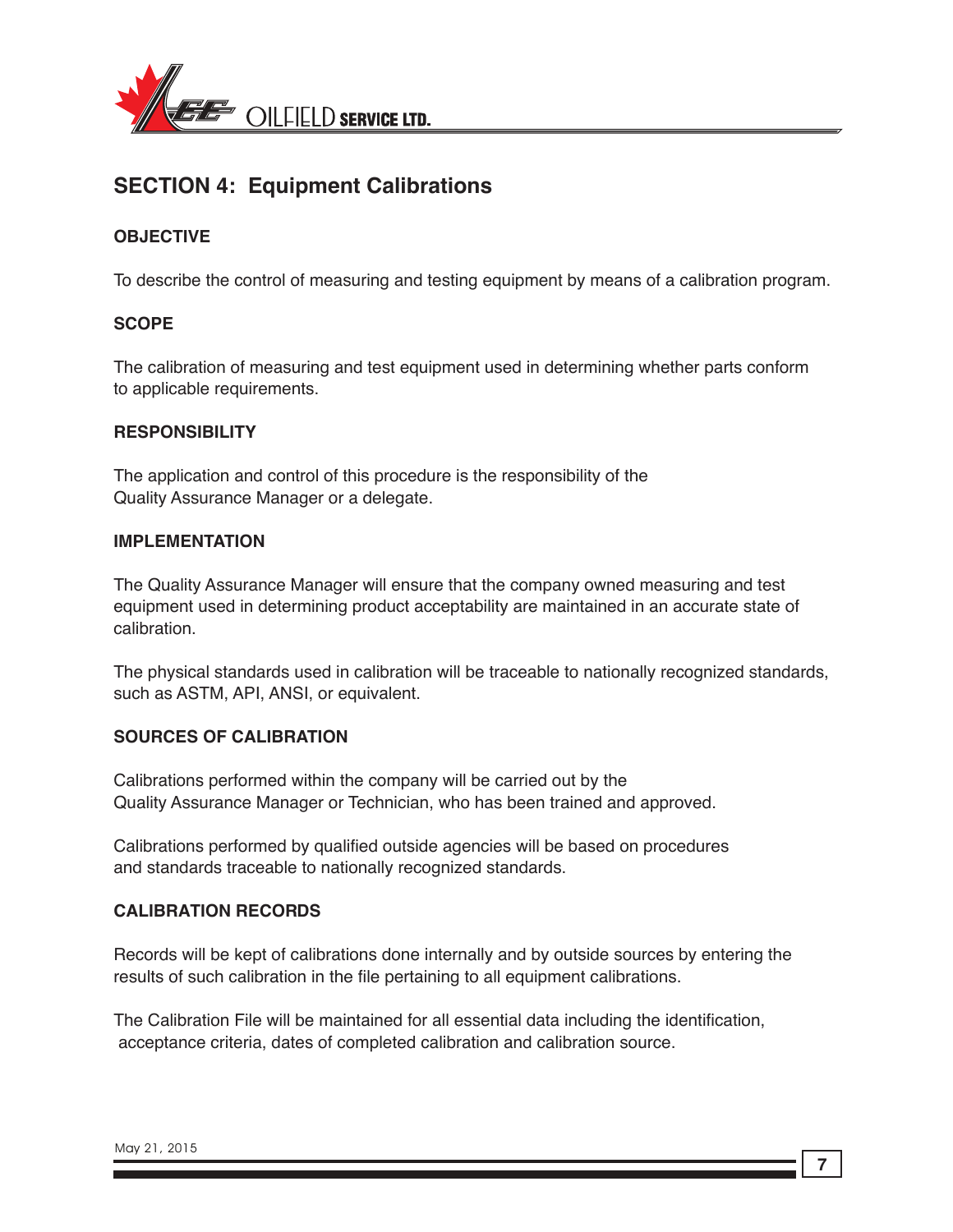

#### **SECTION 4: Equipment Calibrations...continued**

#### **EQUIPMENT LABELING**

The Quality Assurance Manager will verify that each piece of equipment is identified with a manufacturer's serial number. Alternatively, a control number will be affixed to the equipment.

#### **FREQUENCY OF CALIBRATION**

The frequency of calibration schedule for test and measuring equipment will be found in the manufacturer's recommendations. Calibration frequency will be subject to review depending on changes in the frequency of equipment usage.

#### **EXAMPLE OF EQUIPMENT TO BE CALIBRATED**

- (a) Thread Gauges.
- (b) Micrometer Dimensional Measurements.
- (c) Hydraulic Pressure Gauges.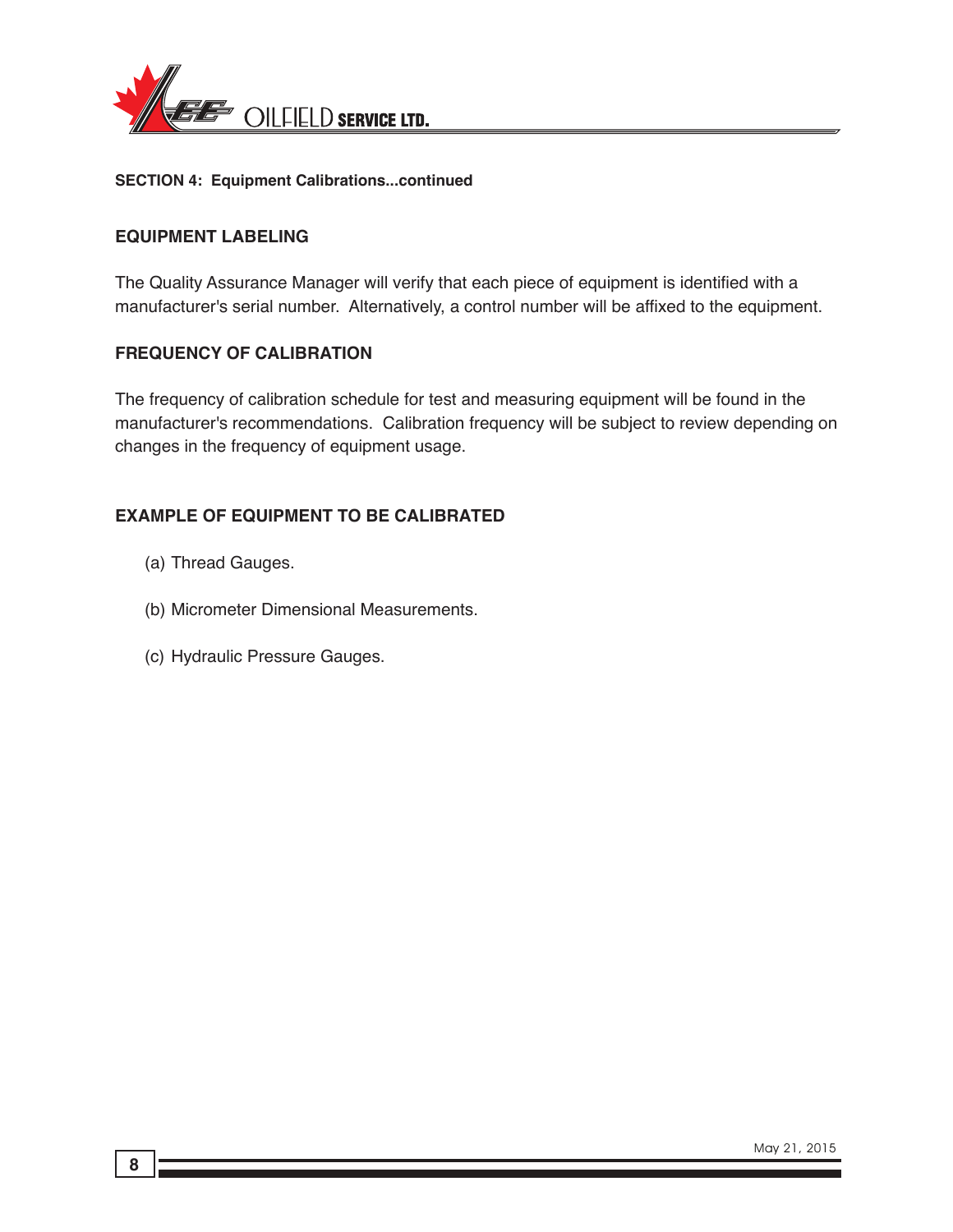

## **SECTION 5: Written Procedures**

#### **OBJECTIVE**

To describe the system for establishing and documenting the procedures, activities, and services associated with the contract supplied by Lee Oilfield Service Ltd.

#### **SCOPE**

The preparation, review, submission, and approval of the procedure used in the course of providing equipment to Lee Oilfield Service Ltd. customers.

#### **RESPONSIBILITY**

It is the responsibility of every Lee Oilfield Service Ltd. employee to provide an accurate and timely written record of job progress.

It is the responsibility of the Quality Assurance Manager to be sure all employees are trained in the proper documentation of job progress.

#### **WRITTEN PROCEDURES FOR DISASSEMBLY**

Follow individual Tool Disassembly Instructions in Service Manuals.

#### **WRITTEN PROCEDURES FOR ASSEMBLY**

- (a) Inspect all parts visually for damage.
- (b) Inspect all parts with non-destructive magnetic particle and/or ultrasonic techniques where appropriate.
- (c) Replace all seals.
- (d) Assemble as directed in service manual.
- (e) Test for proper functioning.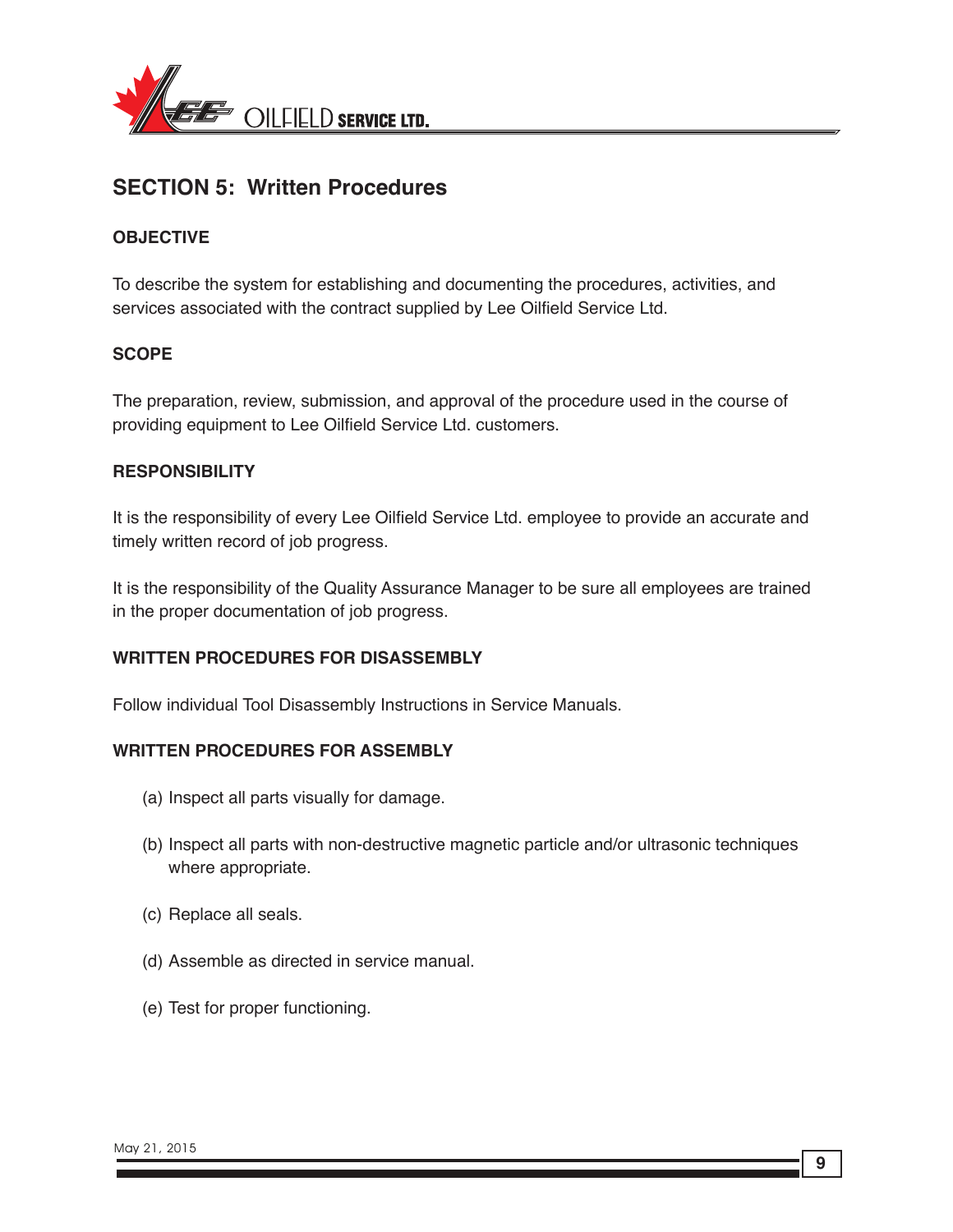

## **SECTION 6: Purchasing Controls**

#### **OBJECTIVE**

To describe the control of purchasing materials and supplies which will inherently affect the quality of Lee Oilfield Service Ltd. products.

#### **SCOPE**

The purchasing of products or services.

#### **RESPONSIBILITY**

The Quality Assurance Manager will be responsible to pre-approve all vendors. The Materials Coordinator will be responsible for ordering, receiving, documenting, and handling products or materials.

#### **VENDOR APPROVAL**

The Quality Assurance Manager will be responsible to pre-approve all vendors with respect to quality of product, economy of product, delivery, business stability and past performance. Only after being satisfied with the potential vendor's responses will the Quality Assurance Manager add the vendor name to Lee Oilfield Service Ltd.'s Vendor List.

#### **PURCHASING CONTROLS**

To initiate the purchase of a product or service from an approved vendor, a Purchase Order will be issued providing itemized cost, shipping instructions, etc.

#### **RECEIVING, HANDLING, STORAGE**

When receiving orders from a vendor, a complete inspection of the contents will be performed to confirm compliance to the purchase order. Defective parts will be marked on the packing slip. These parts will be set aside in an isolated area until they can be returned to the vendor.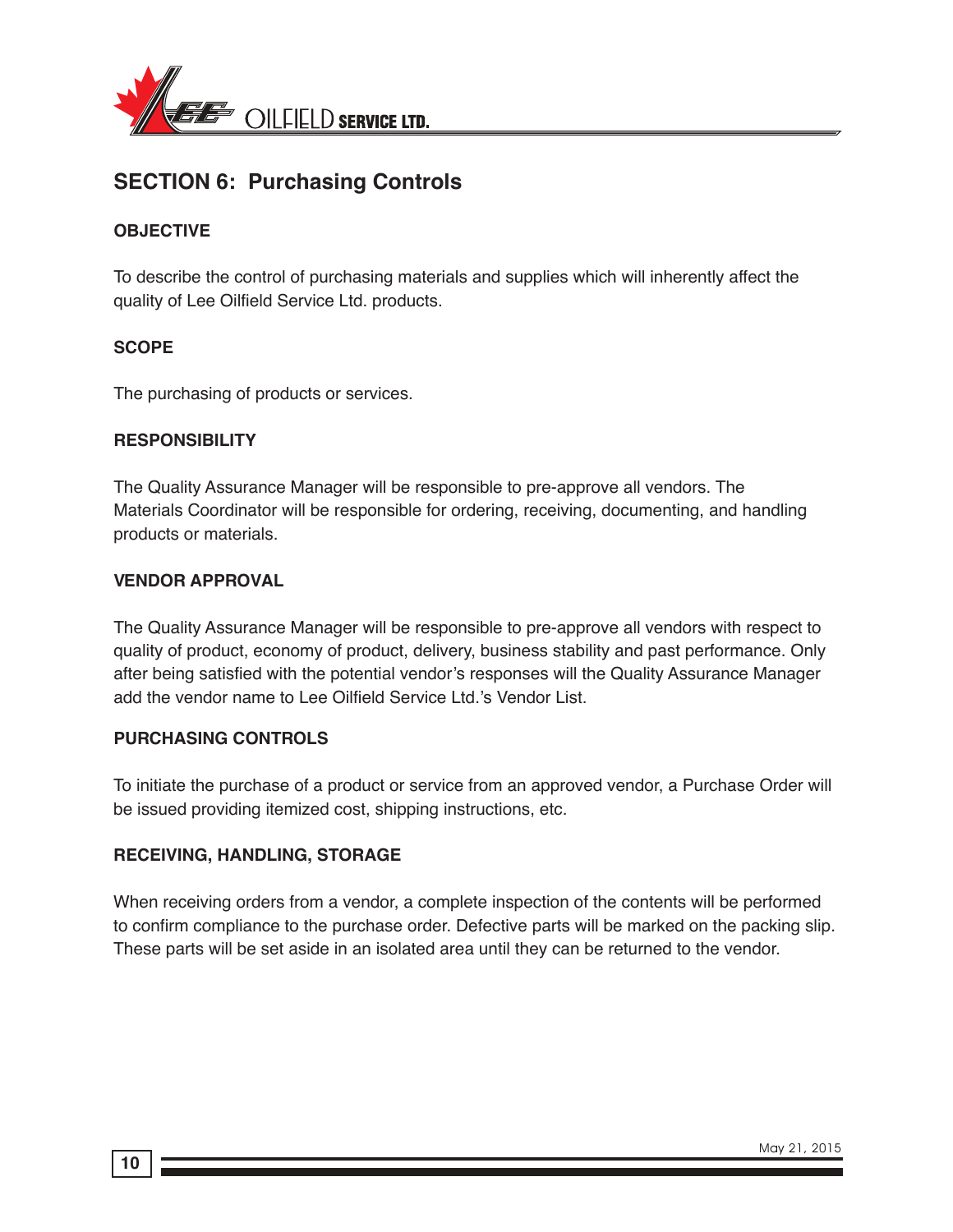

## **SECTION 7: Audits and Program Changes**

#### **OBJECTIVE**

To define the system for conducting Quality Assurance audits to verify compliance with governing procedures, documents, policies, and standards which determine the effectiveness of the Quality Assurance Program, as well as to establish a method of updating the Quality Assurance Program.

#### **SCOPE**

Audits and updates to Lee Oilfield Service Ltd.'s Quality Assurance Program.

#### **RESPONSIBILITY**

The Quality Assurance Manager will be responsible for planning, scheduling, and conducting internal and external audits with input and authority coming from the General Manager and Manager.

#### **AUDITS**

The audit program will be planned to include elements of the Quality Assurance Program on a regular basis. Internal audits will be scheduled at the discretion of Quality Assurance when performance of an activity indicates the need, when previous corrective actions have proven ineffective, or when a supplier's history data indicates the need**.**

External audits can be scheduled at anytime. Audits will be performed in accordance with the written procedures of appointed personnel not having direct responsibility in the area being audited. Results of audits, their findings, and associated corrective actions will be documented, filed and will be distributed, when deemed necessary, to the appropriate department heads for review and action. All levels of management may have input into the method or degree of the corrective action required.

#### **UPDATES**

Updates will be provided by Quality Assurance to improve and correct any deficiencies in the program. It will be the responsibility of the Quality Assurance Manager to coordinate changes and improvements in a timely manner.